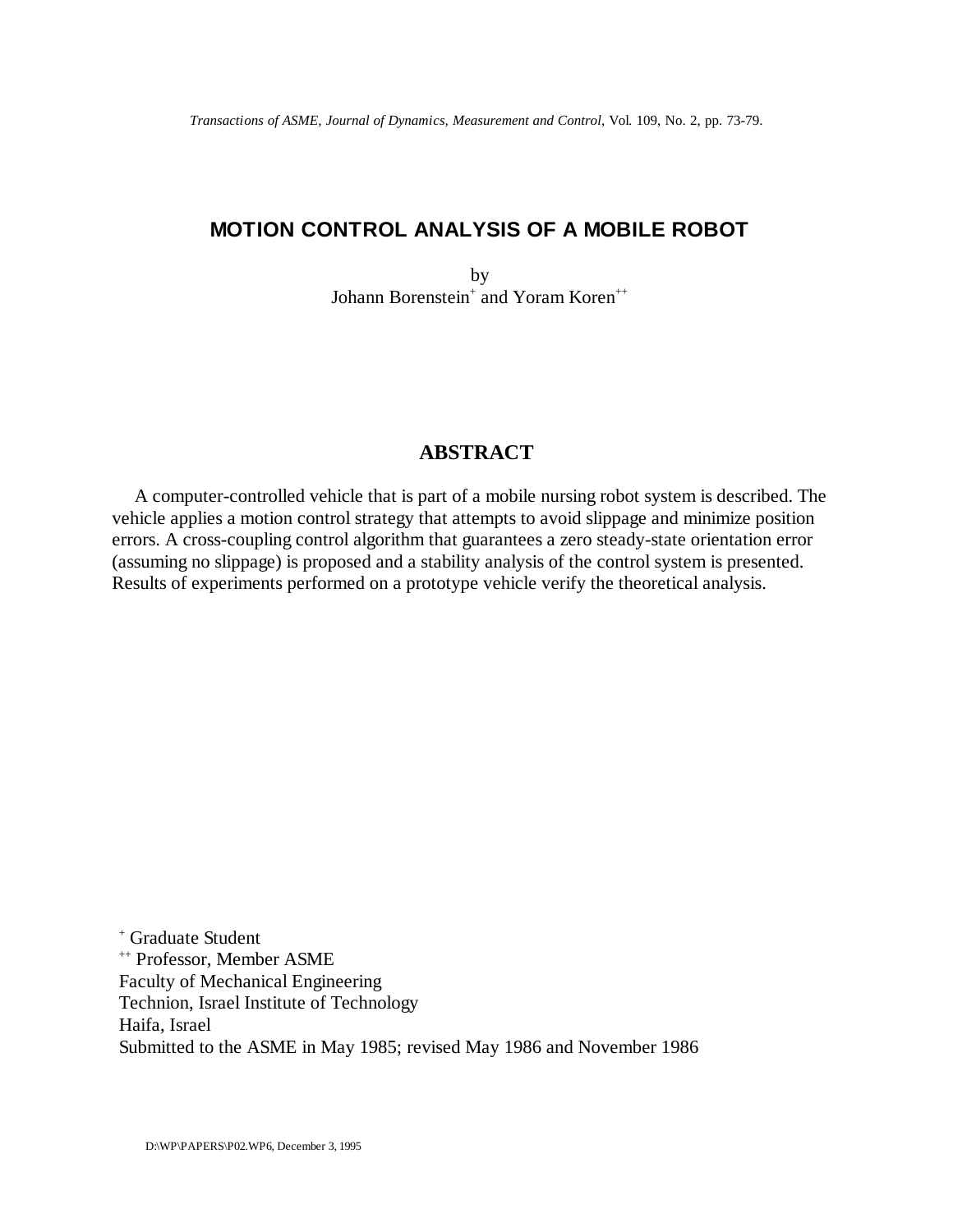## **Nomenclature**

- $b =$  Distance between the drive wheels
- $c =$  Proportionality constant [rad/pulse]
- $D_i$  = Torque disturbance in loop *j*, [Nm]
- $\Delta D$  = Difference between torque disturbances
- $d =$ Nominal diameter of the drive wheels
- $E =$  Position difference between both motors [pulses]
- $E'$  = Orientation error [radians]
- $F_i$  = Encoder frequency in loop *j* [pulses/s]
- $H =$  Encoder gain
- $K =$ Open-loop gain
- $K_a$  = Digital-to-analog converter (DAC) gain
- $K<sub>b</sub>$  = Motor constant including the gain of the power amplifier
- $K_c$  = Integral gain
- $K_p$  = Proportional gain
- $L =$  Distance traveled  $M =$  Correction variable
- $P_i$  = Position of the motor in loop *j* [pulses]
- $R_i$  = Required velocity in loop *j*
- $r =$ Repeatability distance [cm]
- $T =$ Sampling time
- $U_i$  = Velocity error in loop *j*
- $u =$  Difference in diameter of both wheels
- $x_0$  = Initial X-coordinate
- $x_f$  = Final X-coordinate
- $y_0$  = Initial Y-coordinate
- $y_f$  = Final Y-coordinate
- $\Delta x$  = Translatory motion per encoder pulse
- $\alpha$  = Disturbance factor
- $\beta$  = Direction flag
- $\theta_0$  = Initial orientation
- $\theta_f$  = Final orientation
- $\theta_{1/2}$  = First/second rotation
- $\Delta\theta$  = Orientation error [rad]
- $\[\rho\]$  = Radius of the curved path due to different wheel diameters
- $\tau$  = Loaded motor time constant
- $\phi$  = Slope of straight line connecting initial and final positions
- $\omega_i$  = Angular velocity in loop *j* [rev/s]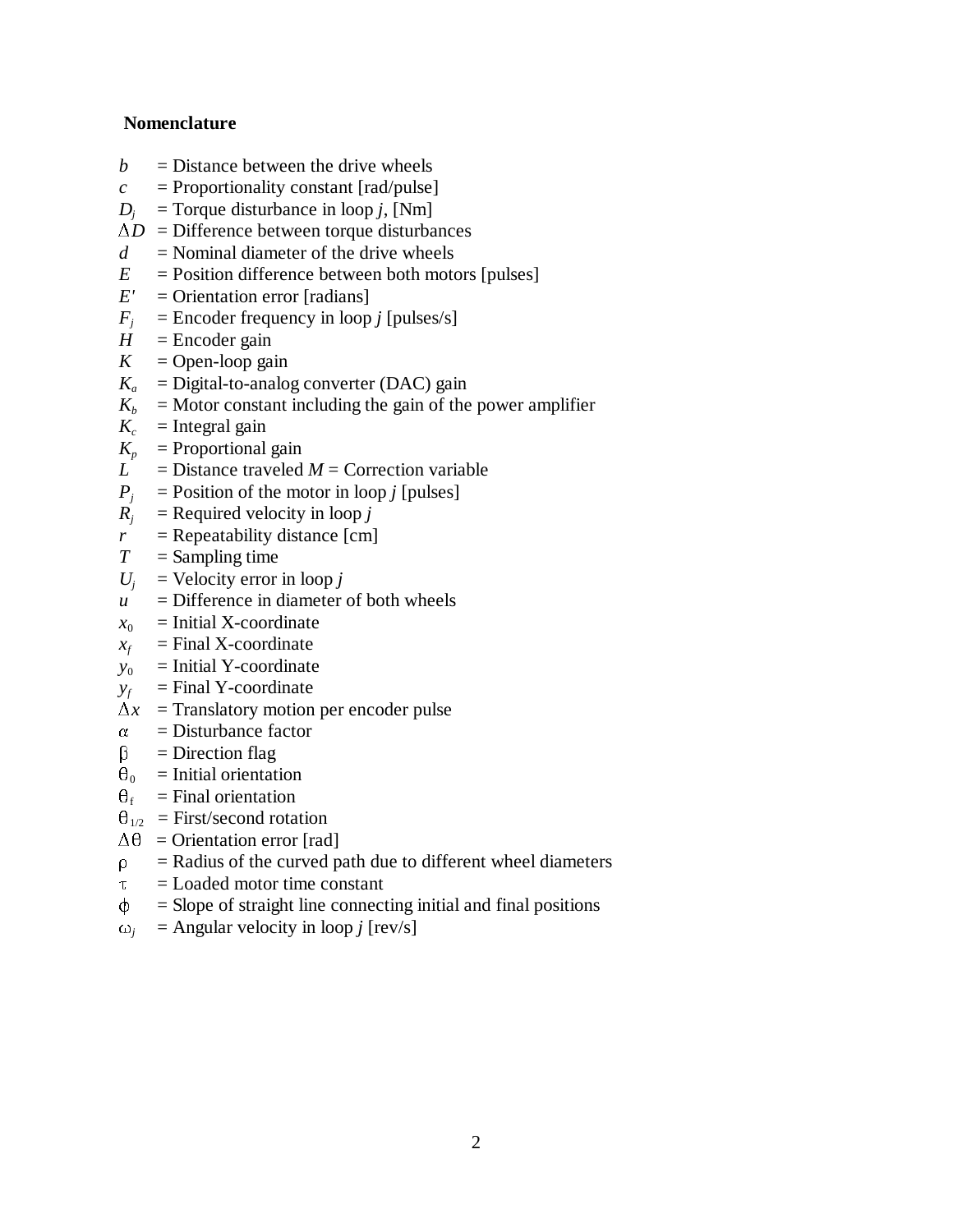## **1. Introduction**

 This paper discusses the control of an autonomous vehicle that is part of a nursing robot system, developed at the Technion. The nursing robot is intended to be an aid for the bedridden, who require constant assistance for the most elementary needs such as fetching a glass of water, operating electrical appliances, or replacing a cassette in a video recorder.

 A prototype of the nursing robot is shown in Fig. 1. It comprises two main components: A vehicle that houses the computers and electronic hardware, and a commercially available five degree-of-freedom manipulator. The vehicle moves to a target location and subsequently the manipulator performs its task (e.g., fetching a book). Then the vehicle moves again to complete the instruction.

 Most of the design considerations of the nursing robot are also applicable to household robots, which may be practicable by the end of this decade [1]. Mobile robots are also candidates for mining and farming applications, as well as for transportation in nuclear plants [2] and factories [3]. Therefore, the nursing robot will be discussed throughout this paper as a general mobile robot.

# **2. Design Considerations for Mobile Robots**

 A design frequently used for computer-controlled vehicles consists of two drive wheels, each with its

own controlled DC motor or stepping motor [4-10]. Fig.1: The Technion's Nursing Robot. One or two free-wheeling castors provide stability. Such a design was chosen for the vehicle of the nursing robot, as shown in Fig. 2. Two DC motors, with built-in reduction gears and incremental encoders, drive two wheels constituting the front axle of the vehicle. The resolution of the encoders is such that one pulse represents 2 mm of tangential travel of the drive wheel. The motors are coupled to the wheel shafts through a 65.5:1 gear ratio. In the rear, there is one free-wheeling castor. Although castors have been said to cause slipping during direction changes [11], it has been proven that this is may not always occur [12].

 A more complicated design that allows three DOF-motion in the plane and is based on three wheel-pair assemblies was presented in [13,14]. However, this vehicle has been found to be very difficult to control [15] and no satisfactory solution has been found yet [16].

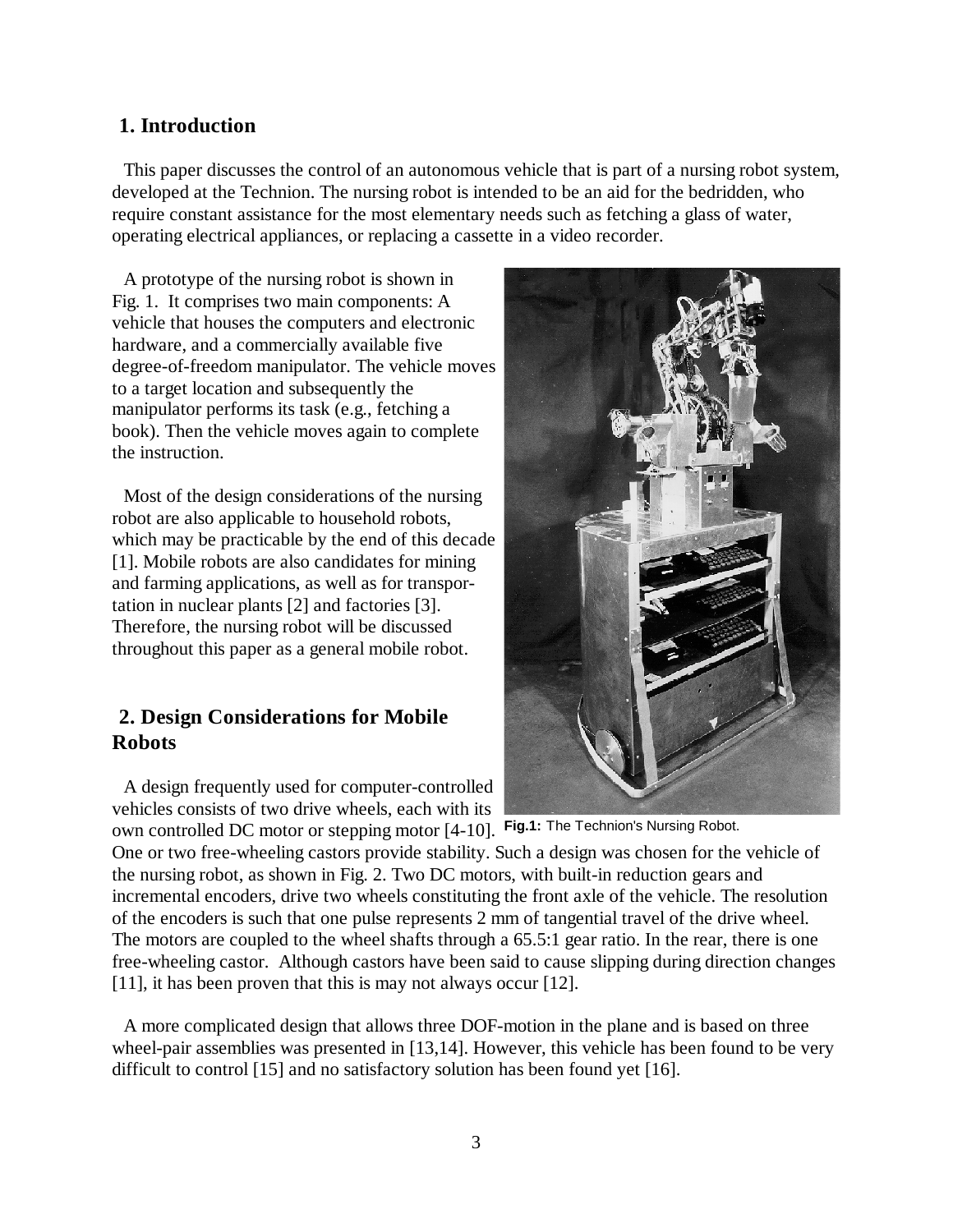

**Figure 2:** Diagram of the mobile platform.

 In mobile robots it is desirable to place the two drive wheels as far apart as possible, for the following reasons:

- 1. The stability of the vehicle is improved.
- 2. The effect of the encoder resolution on the orientation error of the vehicle is decreased. In the worst case, the orientation error  $\Delta\theta$  is given approximately by

$$
\Delta\theta = \frac{\Delta x}{b} \tag{1}
$$

As seen from Eq. (1), the orientation error  $\Delta\theta$  is reduced by increasing the distance between the drive wheels (*b*).

- 3. During straight-line motion, mechanical disturbances might cause the motors to run temporarily at different angular speeds, resulting in a temporarily curved path. It can be shown by trigonometry that the radius of the curved path is directly proportional to the wheel separation distance *b*.
- 4. Differences in the two wheel diameters will also cause a curved path with a radius proportional to the distance *b*.

 On the other hand, an exaggerated base width will adversely affect the mobility within a room. In the present design the distance between the two drive wheels is 600 mm.

 The position and the orientation of the mobile nursing robot in a room is determined by two alternate sensing methods; incremental and absolute. When the vehicle is in motion, its position is measured by the incremental encoders attached to the wheels. The incremental position is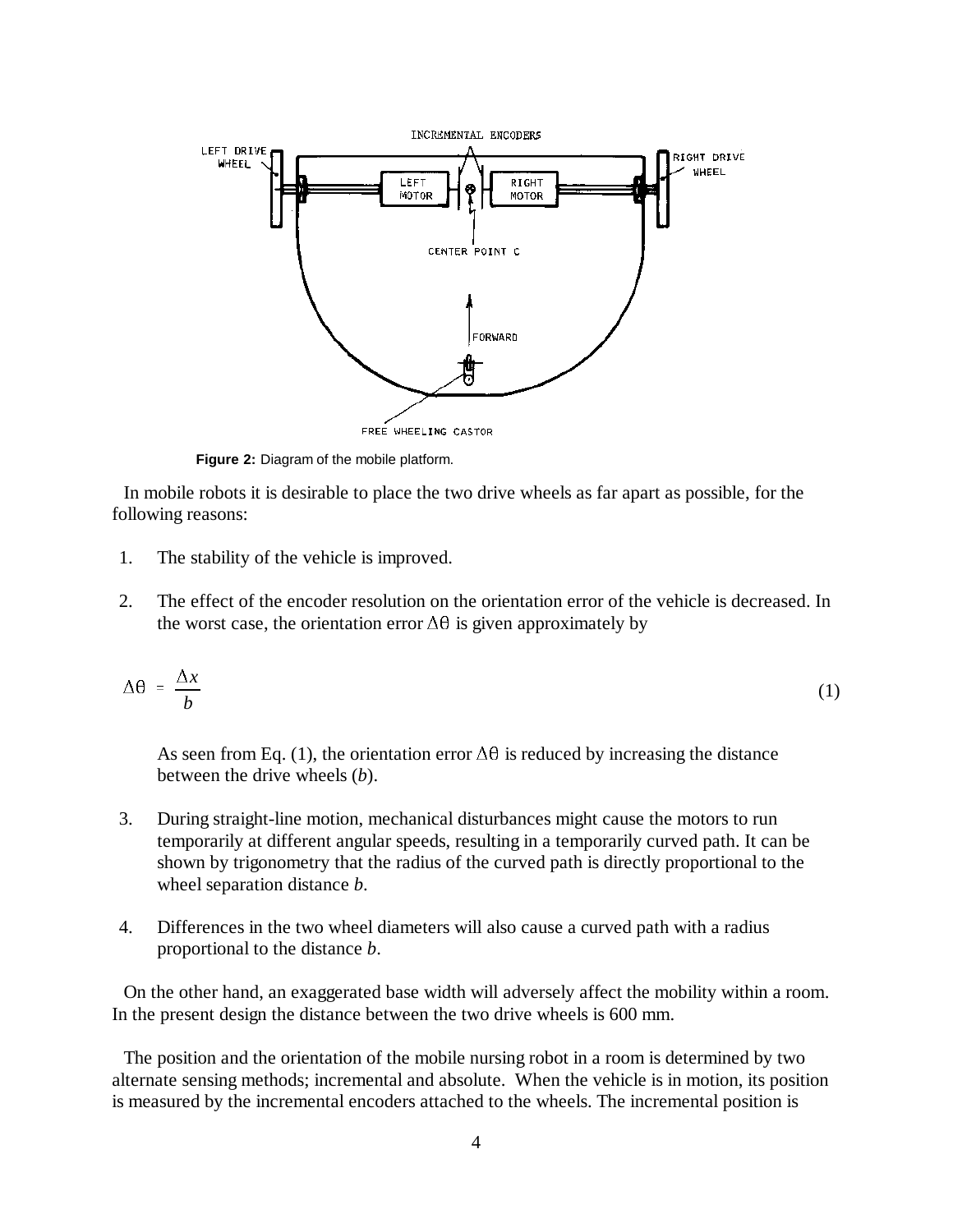accumulated by the control computer, which in t urn determines the position and the orientation of the robot in the room. When the vehicle is at rest, an absolute position measuring system is employed to compensate for the inaccuracies of the incremental method. It comprises three light sources attached to the room's walls and a rotating light-detecting sensor located on the first joint of the robot. This approach periodically updates the absolute position and orientation of the vehicle, and therefor requires the vehicle's position accuracy while traveling to be relatively high (e.g., a deviation of 1 cm for 1 m traveling distance). Therefore, the avoidance of wheel slippage is extremely important.

Wheel slippage occurs mainly during two types of motions: (a) acceleration and deceleration, and (b) during non-straight-line motions where centrifugal forces cause lateral slippage. The latter effect is minimized by limiting non-straight-line motions to "on-the-spot" rotation, where both drive wheels run at the same speed but in opposed directions. In this case, and with symmetric weight distribution, no lateral forces occur at the wheels. Slippage during the acceleration and deceleration phases is reduced by employing low acceleration and deceleration rates (the maximum speed is 0.27 m/s).

 Another approach to minimize the effect of slippage is to mount the encoders on two additional freely rotating wheels driven by the vehicle's motion. By dividing the tasks of driving the vehicle and providing feedback information between two sets of wheels, each wheel set may be appropriately designed for its task. The additional wheels were not included in our vehicle, since the experimental results obtained with the encoders mounted directly on the drive wheels are satisfactory for the nursing robot purposes. However, for applications in which more accurate positioning of the vehicle is required, the two feedback wheels should be added.

### **3. Motion Control**

 Motion control means the strategy by which the vehicle approaches a desired location and the implementation of this strategy.

#### Motion Types

 The nursing robot vehicle is designed to perform only two distinct kinds of motion: straight-line motion, where both motors are running at the same speed and in the same direction, and rotation about the vehicle's center-point, where both motors are running at the same speed but in opposite directions. This approach is advantageous for several reasons:

- 1. Wheel slippage is minimized because of the simultaneous action or rest of both wheels and because of the "on-the-spot" rotation action for turns.
- 2. A relatively simple control system may be used, since in either case the only task of the controller is to maintain equal angular velocities,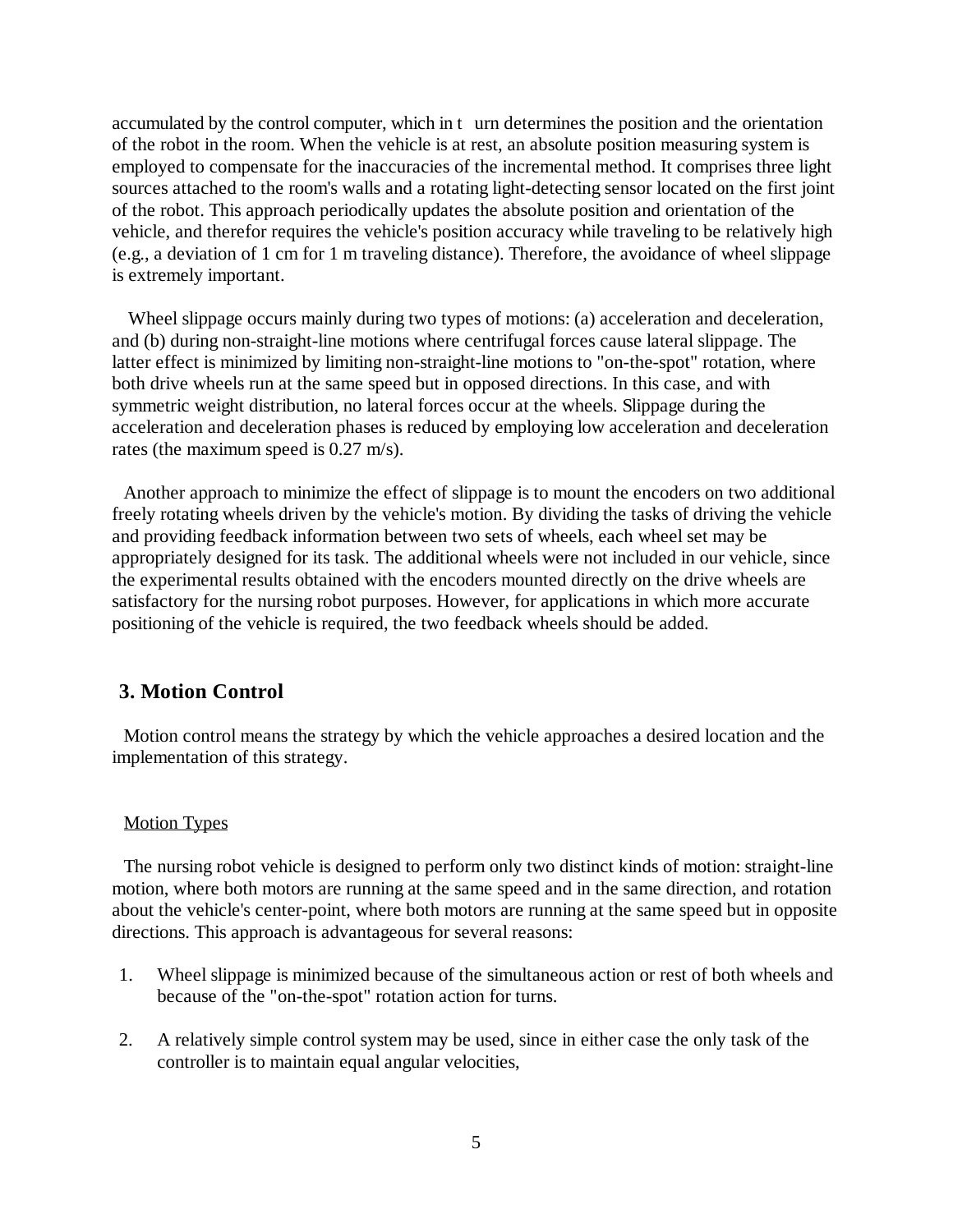- 3. The vehicle path is always predictable, unlike other motion strategies which smooth sharp corners by an unpredictably curved path (e.g., [17]). A predictable path is advantageous when global path planning, to avoid obstacles, is employed.
- 4. The vehicle always travels through the shortest possible distance (straight-line or "on-thespot" rotation).

#### The Control Algorithm

 In order to represent the vehicle location relative to a fixed coordinate system, three values must be given: the X and Y coordinates of the centerpoint, C, and the angle  $\theta_0$  between the vehicle's longitudinal axis and the X-axis.

If the vehicle has to travel from a known present location  $(x_0, y_0, \theta_0)$ to a new location  $(x_f, y_f, \theta_f)$ , as illustrated in Fig. 3, the following



**Fig.3:** Procedure for traveling to a new location.

procedure is performed to determine a trajectory. First, the distance  $L$  and the slope  $\phi$  of the straight line connecting the present and final locations are calculated:

$$
\phi = \arctan \frac{y_f - y_0}{x_f - x_0} \tag{2}
$$

$$
L = \sqrt{(x_f - x_0)^2 + (y_f - y_0)^2}
$$
 (3)

The vehicle then turns  $\theta_1$  degrees about its centerpoint, which is calculated by  $\theta_1 = \phi - \theta_0$ . Next, it travels along a straight line of the distance  $L$  so that its centerpoint will be at  $(x_f, y_f)$ . Finally, the vehicle turns  $\theta_2$  degrees about its centerpoint, where  $\theta_2 = \theta_f - \phi$ .

 For each of these steps the number of pulses that each motor must produce in order to complete the command is calculated. This number is always equal for both motors. However, during vehicle rotation both motors rotate in opposite directions, and during straight-line motion they rotate in the same direction. The calculations of L,  $\phi$ ,  $\theta_1$  and  $\theta_2$  are performed before the vehicle begins to move, and therefore they do not affect the sampling rate of the control loop.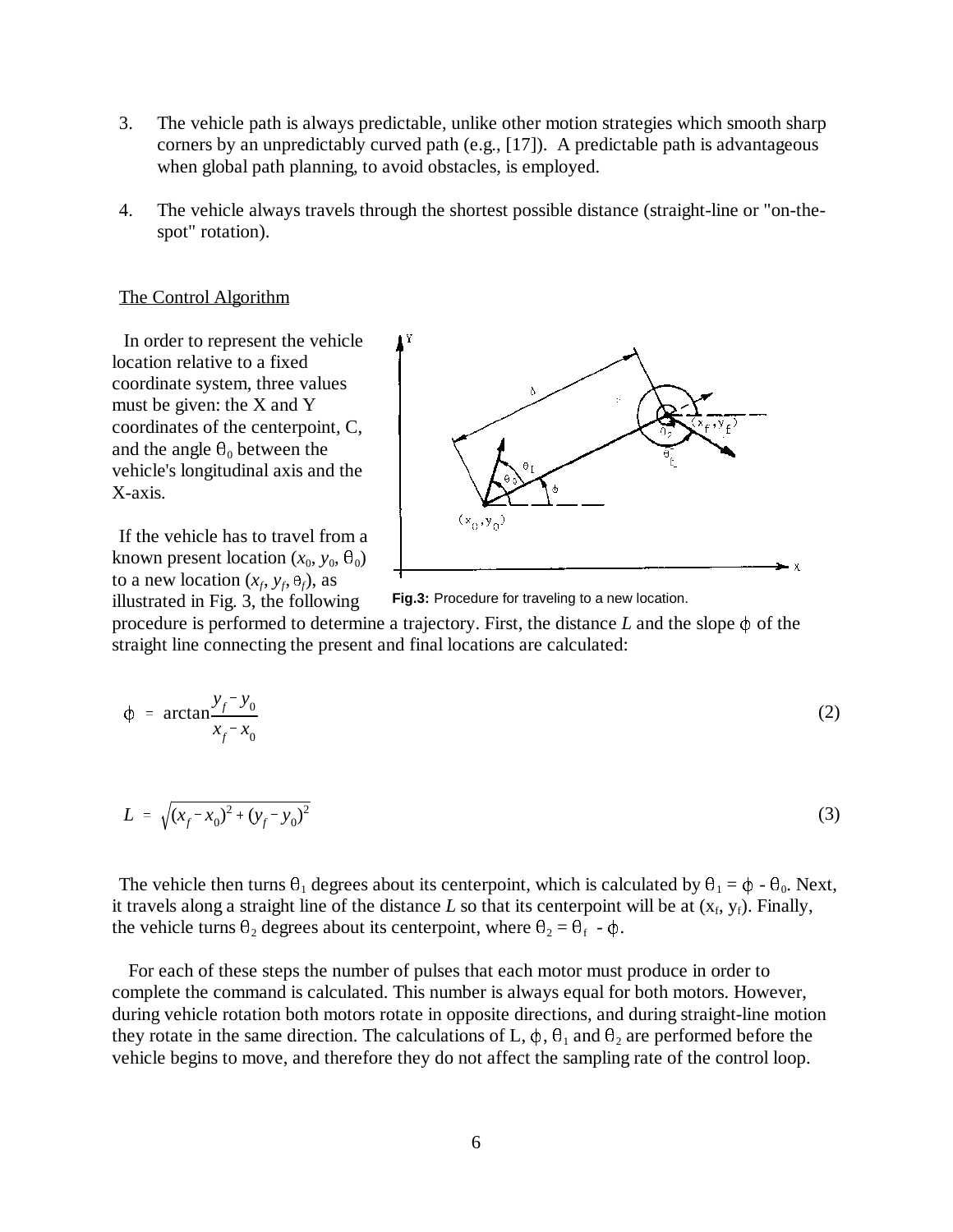### **4. Control System Analysis**

 A conventional controller for a mobile robot consists of two independent control loops, one for each motor. A similar approach is sometimes used to drive the worktable of CNC milling machines or Cartesian robots [18,19]. Motion coordination in these systems is achieved by adjusting the reference velocities of the control loops, but the loop of one axis receives no information regarding the other. Any load disturbance in one of the axes causes an error that is corrected only by its own loop, while the other loop carries on as before. This lack of coordination causes an error in the resultant path. An improvement in the path accuracy can be achieved by providing cross-coupling, whereby an error in either axis affects the control loops of both axes. A cross-coupling method was applied to a Japanese mobile robot [20], in which each loop used the position error of the other loop, but a signal proportional to the resultant path error was not generated. A control analysis is not provided in [20] and experimental results are not reported.

 The controller used here, applies an approach similar to the cross-coupled controller, which has been found to be advantageous for two-axis NC and CNC systems [21]. In this design the path error is calculated and fed as a correction signal to both loops. The main differences between the present design and the one used in CNC systems are that here the absolute reference velocities to both axes are always equal and the controller always maintains the maximum allowable speed of the motors, thus enabling the use of smaller motors since they are utilized at their maximum performance level.

 The vehicle controller consists of a dedicated microcomputer and the peripheral hardware that is seen in Fig. 4. It is designed to issue an 8-bit binary speed command for each motor. The command is converted by a digital-to-analog converter (DAC) into an analog signal, amplified, and used to drive the motor. The encoder produces two 90<sup>°</sup> phase-shifted pulse trains that are fed into a directional sensing circuit (DSC), which issues an appropriate pulse train to a 4-bit up-down counter. The counter also serves as a buffer, since the encoder pulses are transmitted faster than can be sampled. An inhibit signal is provided by the DSC in order to avoid the counter reading at the instant when its state is changed. At each iteration (40 ms), the contents of both counters are simultaneously sampled and added to associated software counters. Subsequently, the hardware counter is reset. Thus, each software counter holds a number that represents the total number of pulses generated since the beginning of a certain motion. A comparison between the absolute values of both software counters produces the error signal E

$$
E(I) = | P_1(I) | - | P_2(I) |
$$
\n(4)

 A non-zero *E* indicates that one motor has been running faster than the other, and the sign of E identifies that motor. The error signal generates a correction variable *M* that is used to reduce the speed of the faster motor, and thereby the velocities of both motors are equalized. Absolute values of  $P_1$  and  $P_2$  are used in Eq. (4) in order to account for rotational motion, in which both motors run in opposite directions.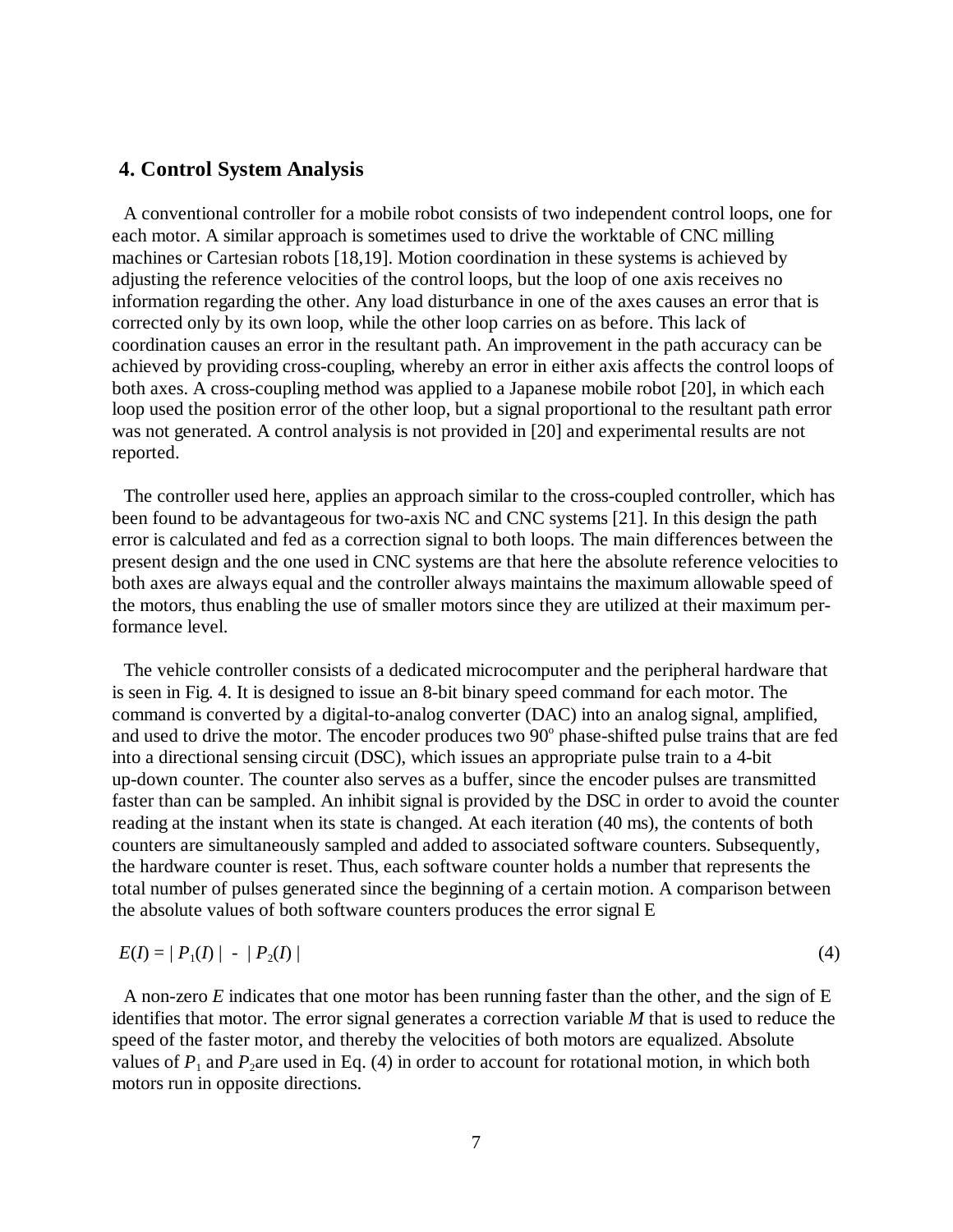

**Figure. 4**: The control loops of the mobile platform.

 Any temporary disturbance of the steady-state velocities will be successfully corrected by a proportional (P) controller. However, in order to correct a continuous disturbance, as might be caused by different friction forces in the bearings (e.g., due to an asymmetric load distribution on the vehicle), an integral (I) action is required as well. The PI-controller provides not only equal velocities but also an equal overall pulse count from the beginning of each motion. Therefore, this controller guarantees a zero steady-state orientation error of the vehicle for any constant continuous disturbance (except for slippage).

The equations of the PI-controller are

$$
S(I) = S(I-1) + E(I) \tag{5}
$$

$$
M(I) = K_c S(I) + K_p E(I) \tag{6}
$$

where  $K_c$  is the integration gain and  $K_p$  is the proportional gain. The ranges of  $K_c$  and  $K_p$  that guarantee stability of the system have been determined as described in the following table:

 $H = 3$  pulses/rev  $K_a$  = 0.02 volt/pulse<br> $K_b$  = 18.4 rev/volt  $K_b$  = 18.4 rev/volt<br> $K_c$  = 1 sec<sup>-1</sup>  $K_c$  = 1 sec<sup>-1</sup><br> $K_n$  = 12  $\frac{K_p}{T} = 12$ <br> $\frac{12}{T} = 0.0$  $= 0.04$  sec  $\alpha$  $= 1.0$  volt/Nm  $= 0.2$  sec  $\tau$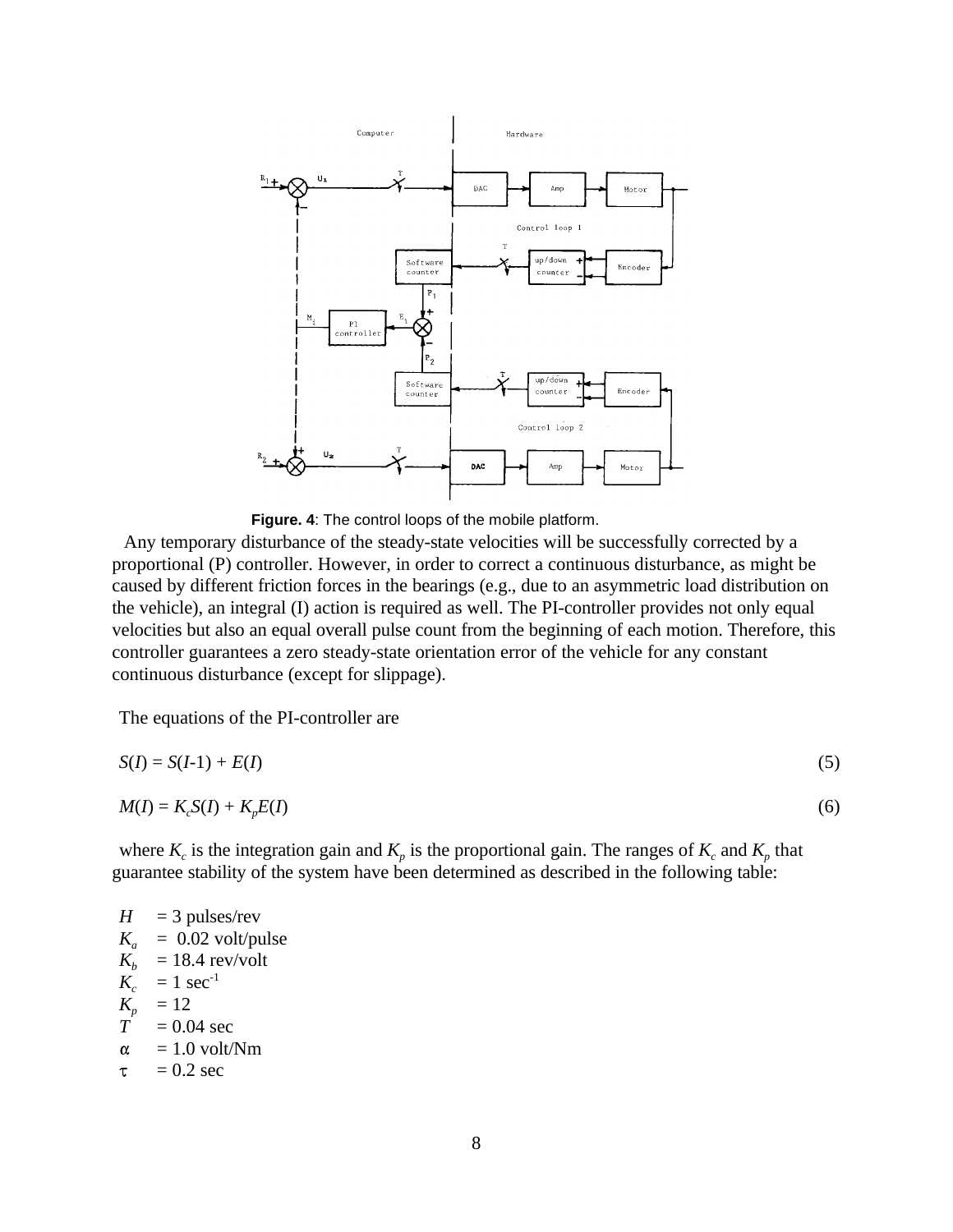The block diagram of the entire control loop is shown in Fig. 5. The motor is approximated as first-order lag which in Laplace notation (including the encoder) is



**Figure. 5:** Block diagram of the control system.

$$
F_j(s) = \frac{HK_b}{1 + s\tau}(V_j - \alpha D_j) \quad j = 1, 2
$$
\n(7)

In the DAC the signal is held constant during the interval *T*, and therefore its transfer function is

that of a zero-order hold (ZOH):  
\n
$$
\frac{V_j}{U_j}(s) = \frac{K_a(1 - e^{-sT})}{s}
$$
\n(8)

Substituting Eq. (8) into (7) yields  

$$
F_j(s) = \frac{HK_a K_b U_j (1 - e^{-sT})}{s(1 + s\tau)} - \frac{HK_b \alpha D_j}{(1 + s\tau)}
$$
(9)

Performing the Z-transform on Eq. (9) yields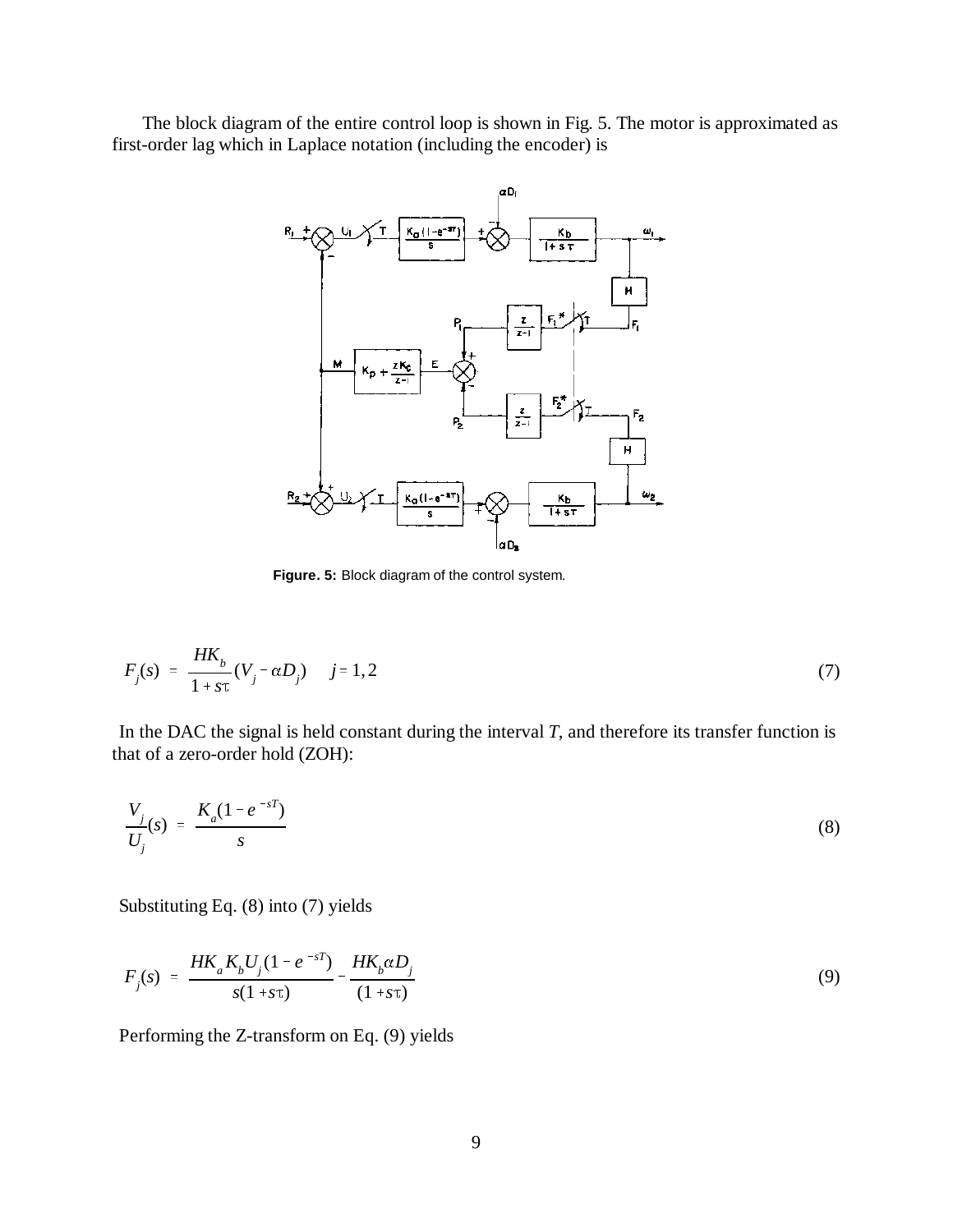$$
F_j(z) = K \frac{(1-r)}{(z-r)} U_j(z) - H K_b \frac{z\omega}{(z-r)} \alpha D_j(z)
$$
 (10)

where *K* is the open-loop gain given by  $K = K_a K_b H = 0.02 \cdot 18.4 \cdot 3 = 1.1$  pulses/(s · volt) and *r* and  $\omega$  are defines as

$$
r = \exp(-\frac{T}{\tau}) = \exp(-\frac{0.04}{0.2}) = 0.82
$$
  

$$
\omega = \frac{1}{\tau} = 5s^{-1}
$$

The software control algorithm may be represented with the aid of the Z-transform as

$$
P_j(z) = \frac{z}{z-1} F_j(z) \qquad j = 1, 2
$$
 (11)

$$
E(z) = P_1(z) - P_2(z) = \frac{z}{z-1}(F_1(z) - F_2(z))
$$
\n(12)

$$
M(z) = (K_p + K_c \frac{z}{z-1})E(z)
$$
\n(13)

 $U_1(z) = R_1(z) + \beta_1 M(z)$  (14a)

$$
U_2(z) = R_2(z) + \beta_2 M(z)
$$
\n(14b)

where  $\beta_1 = 0$  and  $\beta_2 = 1$ , for negative *M* and  $\beta_1 = 1$  and  $\beta_2 = 0$ , for positive *M* 

Substituting Eqs. (13) and (14) into Eq. (10) gives

$$
F_1(z) = K(\frac{1-r}{z-r})[R_1(z) + \beta(K_p + K_c \frac{z}{z-1})E(z)] - HK_b(\frac{z\omega}{z-r})\alpha D_1(z)
$$
\n(15a)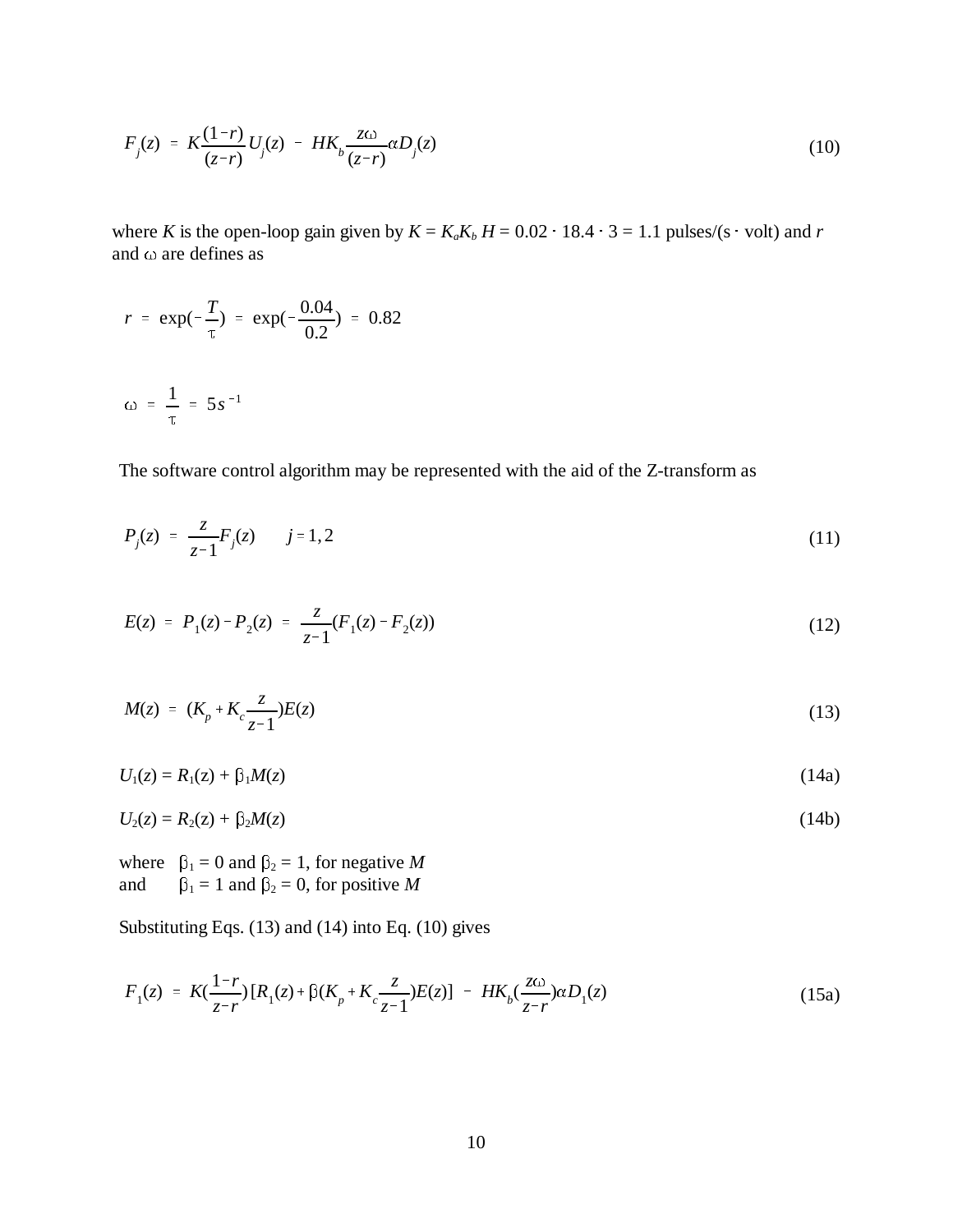$$
F_2(z) = K(\frac{1-r}{z-r})[R_2(z) + \beta(K_p + K_c \frac{z}{z-1})E(z)] - HK_b(\frac{z\omega}{z-r})\alpha D_2(z)
$$
\n(15b)

For straight-line motion  $R_1 = R_2$  and therefore the difference between these two signals is

$$
F_1(z) - F_2(z) = -K(\frac{1-r}{z-r})(K_p + K_c \frac{z}{z-1})E(z) + HK_b(\frac{z\omega}{z-r})\Delta D(z)
$$
\n(16)

where

$$
\Delta D(z) = \alpha D_2(z) - \alpha D_1(z)
$$

Substituting Eq. (16) into Eq. (12) gives the solution of  $E(z)$ 

$$
E(z) = \frac{z}{z-1} \left[ -K(\frac{1-r}{z-r})(K_p + K_c \frac{z}{z-1}) E(z) + HK_b(\frac{z\omega}{z-r}) \Delta D(z) \right]
$$
(17)

The corresponding transfer function is

$$
\frac{E(z)}{\Delta D(z)} = \frac{z^2(z-1)HK_b\omega}{(z-1)^2(z-r) + z(z-1)KK_p(1-r) + z^2KK_c(1-r)}
$$
(18)

with the characteristic equation

$$
Q(z) = z3 + [K(1-r)(Kp + Kc) - (2+r)]z2 + [1+2r - K(1-r)Kp]z - r
$$
\n(19)

We define

$$
Q(z) = a_3 z^3 + a_2 z^2 + a_1 z - a_0 \tag{20}
$$

where

$$
a_3 = 1
$$
  
\n
$$
a_2 = K(1-r)(K_p + K_c) - (2+r)
$$
  
\n
$$
a_1 = 1 + 2r - K K_p (1-r)
$$
  
\n
$$
a_0 = -r
$$

Jury's stability criterion [22] requires that the following four conditions are satisfied: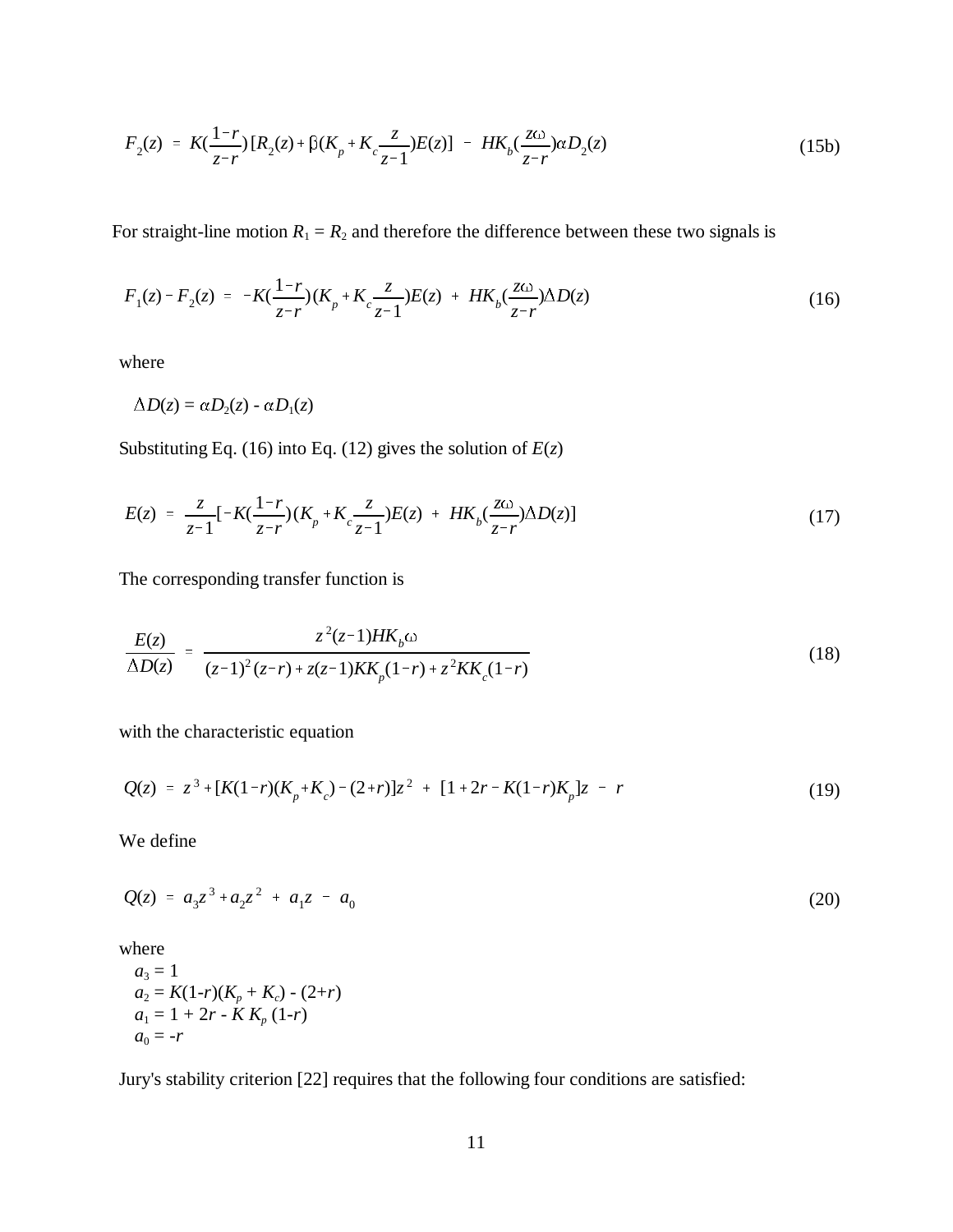$$
1. \tQ(z=1) > 0 \t(21)
$$

This condition yields

$$
K_c > 0 \tag{22}
$$

$$
2. \tQ(z=1) < 0 \tag{23}
$$

which gives

$$
K_c < \frac{4(1+r)}{K(1-r)} = 2K_p \tag{24a}
$$

or, by substituting the values for *K* and *r*

$$
K_c < 36 - 2K_p \tag{24b}
$$

3. 
$$
|a_0| < a_3
$$
 (25)

This condition is always satisfied and adds no information.

$$
4. \qquad |b_0| > b_2 \tag{26}
$$

where

$$
b_0 = \begin{bmatrix} a_0 & a_3 \\ a_3 & a_0 \end{bmatrix} \qquad b_2 = \begin{bmatrix} a_0 & a_1 \\ a_3 & a_2 \end{bmatrix}
$$

namely

$$
1 - r^2 > |-(1 - r^2) + K(1 - r)^2 K_p - K(1 - r) r K_c|
$$
\n(27)

Equation (27) contains two cases:

$$
a. \quad b_2 < 1 - r^2
$$

which yields

$$
K_c > K_p(\frac{1}{r} - 1) - \frac{2(1 - r^2)}{K(1 - r)r}
$$
\n(28a)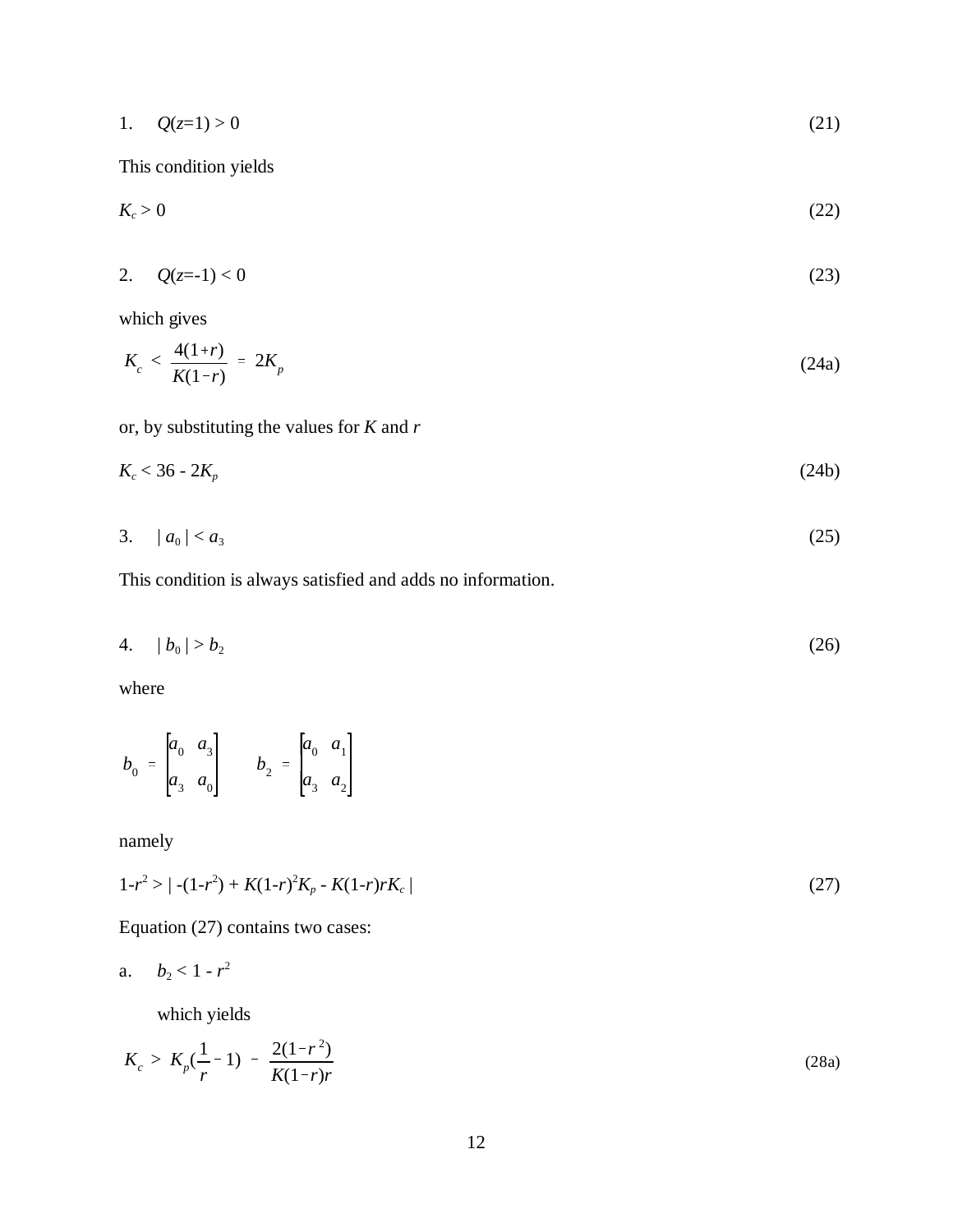and after substitution of *K* and *r*

$$
K_c > 0.22K_p - 4
$$
 (28b)

$$
b. \qquad b_2 > -(1-r^2)
$$

which yields

$$
K_c < K_p \left(\frac{1}{r} - 1\right) \tag{29a}
$$

and by substituting *r*

$$
K_c < 0.22 K_p \tag{29b}
$$

The three inequalities (22), (24), and (29) define a range in the  $K_c$  -  $K_p$  plane in which stability is guaranteed. in order to verify the analysis, the prototype vehicle was tested with several gain values. The results (stable  $=$  '+', unstable  $=$  '-') have been plotted in Fig. 6, and most of them fit the theoretical analysis. Figure 7 shows typical experimental results of the error *E* as a response to a step input in the Disturbance *D* for  $K_p = 12$  and three  $K_c$  gain values. For  $K_c = 3$  the system is unstable. it is undesirable to select gains that are too close to the boundaries in Fig. 6 (e.g., the left zone in which  $K_p < 9$  or the upper zone in which  $K_c > 2$ ). We selected the values  $K_p = 12$  and  $K_c = 1$  for the nursing robot vehicle.



**Figure. 6:** Allowable range for the gains  $K_p$  and  $K_c$ , with experimental results.  $(+)$  = stable,  $-$  = unstable)

in order to show that the steady state orientation error  $E'_{ss}$  due to a continuous disturbance  $\Delta D_0$ is zero, one must recall that the orientation error *E'* is directly proportional to the difference between the accumulated pulse counts of both motors, such that

$$
E' = c(P_1 - P_2) = cE \tag{30}
$$

Substituting the difference in disturbing torques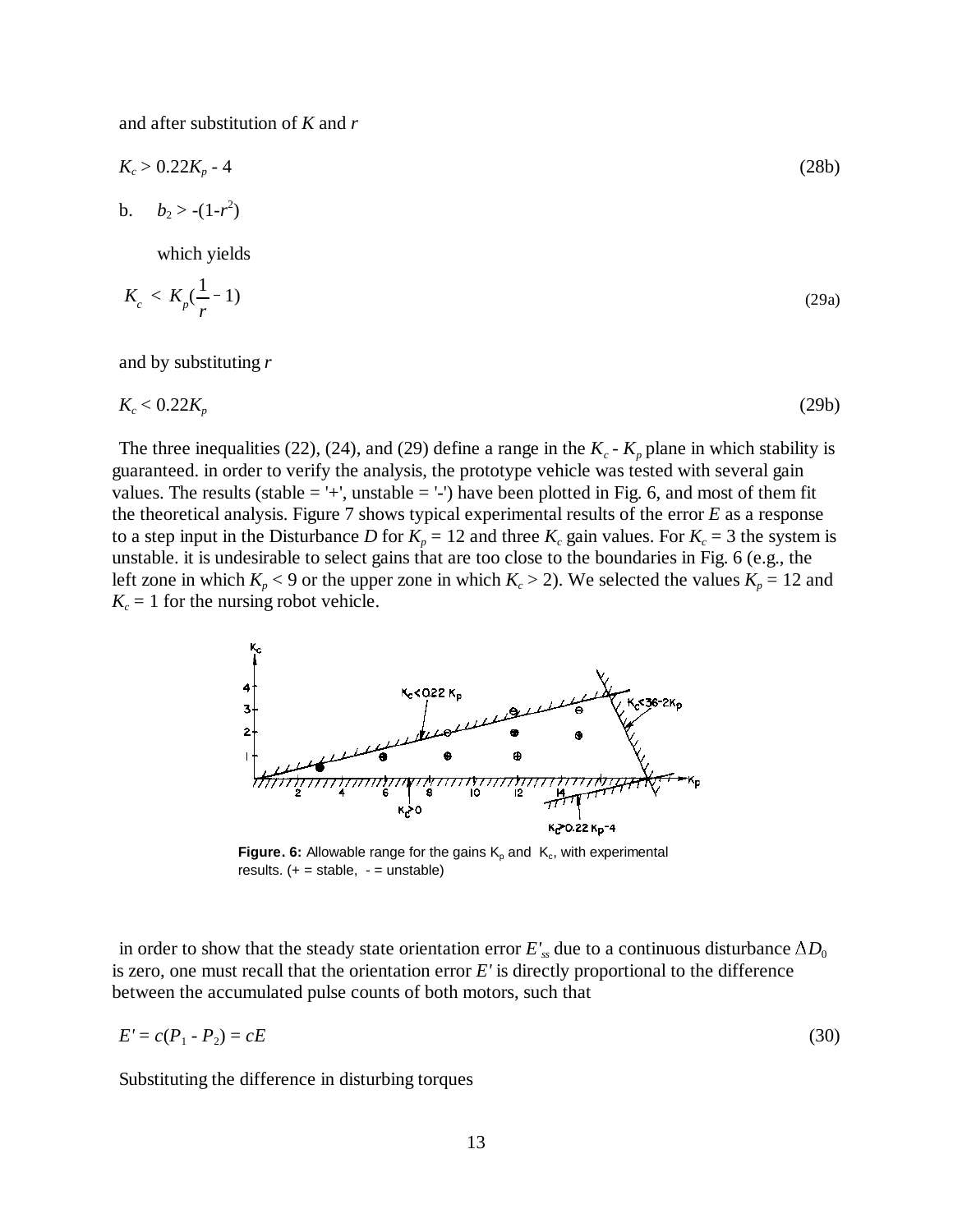$$
\Delta D(z) = \frac{z}{z-1} \Delta D_0 \tag{31}
$$

and Eq.  $(18)$  into Eq.  $(31)$  yields

$$
E'(z) = c \frac{z^2(z-1)HK_b\omega \frac{z}{z-1} \Delta D_0}{(z-1)^2(z-r) + z(z-1)KK_p(1-r) + z^2KK_c(1-r)}
$$
(32)

Applying the final value theorem shows that the steady-state orientation error is zero:

$$
E'_{ss} = \lim_{Z \to 1} (z-1)E'(z) = 0 \tag{33}
$$

as was claimed above.

#### **5. Experimental Results**

The vehicle shown in Fig. 1 was tested. Experiments have shown that the position errors recorded by the control system are very small, on the order of magnitude of 10 mm per 10 m straight travel [12].

In one test the vehicle was programmed to travel along a figure-eight path with an overall length of about 13 m. The path, as recorded by the control system, is shown in Fig. 8a. After returning to the original starting location, the vehicle's calculated path position error (*E*) was less than 10 mm lateral and less than  $1^\circ$  rotational. This error does not include mechanically induced accuracies. The *real* position error, including mechanical inaccuracies and *actually* measured on the floor (external to the robot), was 6 cm lateral and  $1^\circ$ rotational. These results compare favorably to the results of a similar experiment described in [17]. A plot



**Figure. 7:**Experimental response to a step disturbance with  $K_p = 12$  and a)  $K_c = 1$  b)  $K_c = 2$  c)  $K_c = 3$ 

of one of the results in [17] has been reproduced here (Fig. 8b) for comparison. However, the vehicle used in [17] was faster, heavier, and did not halt at the corners of the programmed path.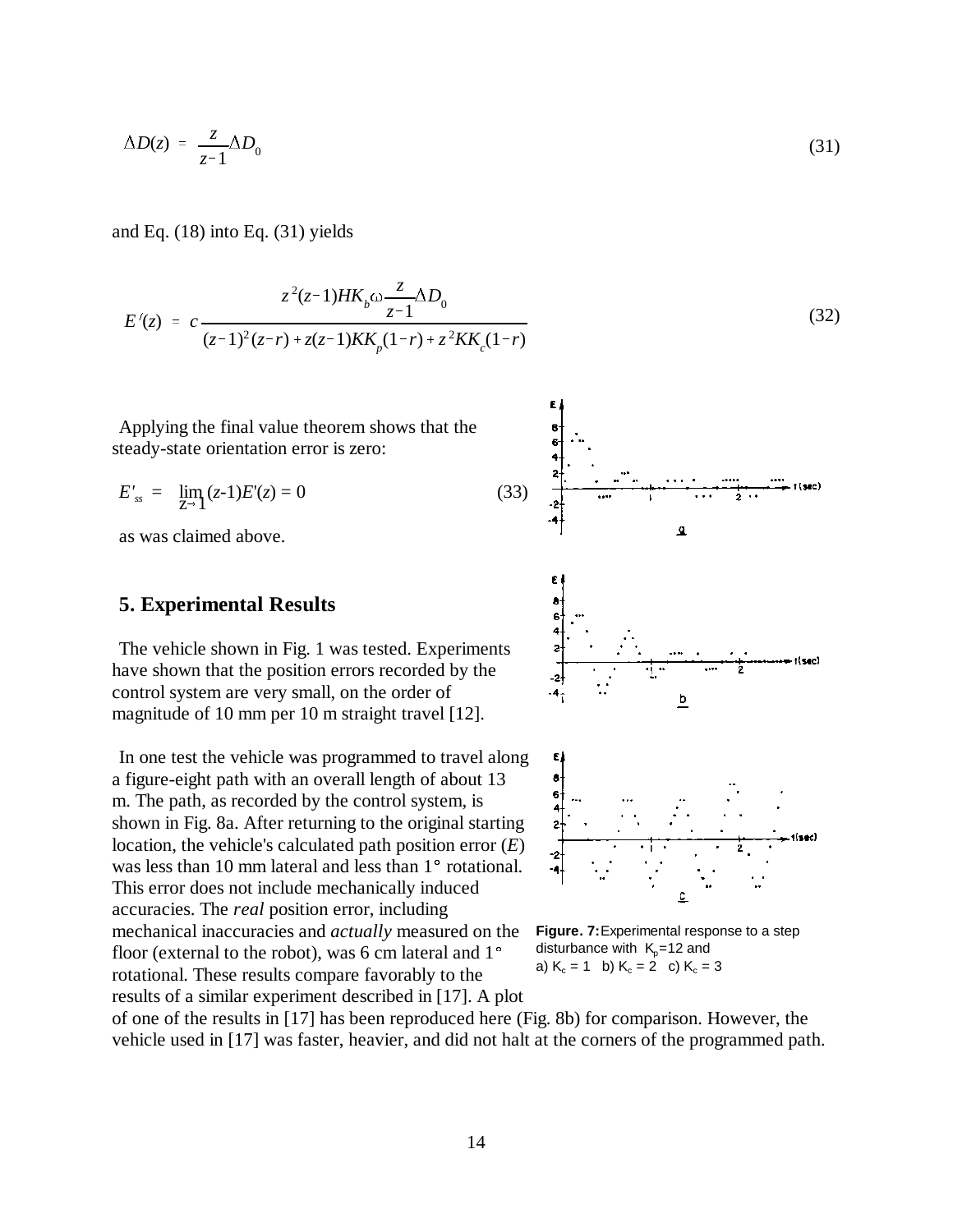

**Figure. 9:** Repeatability for a 2 m by 2 m square shape path.

determining the vehicle's

repeatability, the vehicle was programmed to follow a  $2 \times 2$  m square path, such that its final location (position and orientation) should be identical to the initial one. Ten tests were performed and in each of them the vehicle's actual position upon completing the square path was plotted on the floor, as indicated by the small circles in Fig. 9. For this experiment, the mean error was 5.11 cm and the repeatability was  $r = 2.7$  cm, where  $r$  is defined as the radius of the smallest circle surrounding all end points [23].

## **6. Conclusions and Discussion**

 A cross-coupling control scheme for mobile robots was presented. The controller guarantees a zero steady-state orientation error despite continuous torque disturbances. An analysis that provides boundary conditions for stability was presented. Experimental verification on a prototype mobile robot was demonstrated, and the resultant position errors are significantly small.

 The position accuracy of our mobile robot is mainly affected by mechanical disturbances, the most severe of which are discussed below.

1. In order to minimize slip, the contact surface between wheels and floor should have a high friction coefficient, so rubber wheels are used. However, it is difficult to obtain rubber wheels with exactly the same diameter. In addition, unequally distributed loads will slightly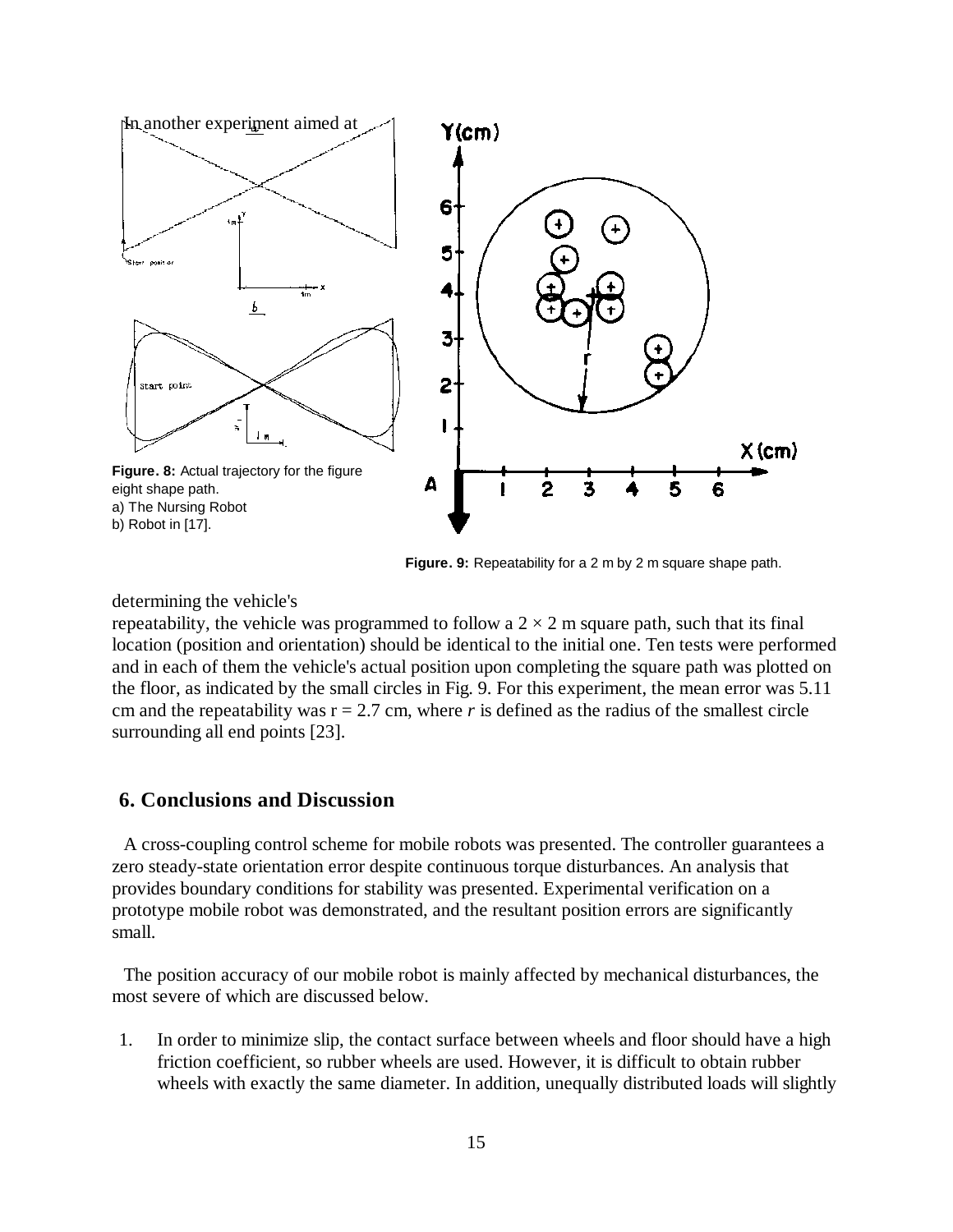compress one wheel more than the other, thus changing its rolling radius. Wheels with different diameters cause the vehicle to travel along an arc, rather than along a straight line, even if the motors are running at equal speeds. A rigid wheel design [7] is therefore preferable. In our vehicle, accurately milled wheels with a 2-mm coating ("tire") were utilized.

- 2. There is a contact area, rather than a contact point, between the wheel and the floor. This causes an uncertainty about the effective distance between the drive wheels, creating inaccuracies when turning.
- 3. Another major mechanical disturbance is caused by the misalignment of the drive wheels. This effect will produce a lateral drag force resulting in a curved path even when both wheels are exactly of the same diameter and are rotating at the same angular velocity. Although it is difficult to analytically calculate the magnitude of this disturbance, it can be easily determined experimentally. This disturbance, along with the one mentioned in item 1, can be compensated for by employing a correction factor in the controller algorithm. The correction factor multiplies the number of pulses arriving from one wheel. In our case the vehicle path, when loaded symmetrically, was always slightly curved to the left. Therefore, the number of pulses sampled from the left wheel is multiplied by 0.992, an experimentally determined correction factor. This correction factor causes the controller to slightly increase the left wheel speed (here by about 0.8%). In our experiments, this measure was found to substantially increase the vehicle's absolute position accuracy.

 Finally, it is worthwhile to note that the nursing robot employs a system of navigation beacons in order to periodically update the vehicle's absolute position. Because of the high accuracy of the vehicle, the absolute updating is necessary only at the beginning and at the end of a specific task, namely, when the vehicle is at rest awaiting a new task.

### **References**

(1) Koren, Y., Robotics for Engineers, McGraw-Hill Book Co. New-York, 1985. pp. 8-10.

(2) Weisbin, C., Saussure G., and Kammer, D.: "Self-Controlled, a Real-Time Expert System for Autonomous Mobile Robot," Computers in Mechanical Eng.. Sept. 1986, pp.12-19.

(3) Dorf R. C., Robotics and Automated Manufacturing, Prentice-Hall Co., Reston, 1983.

(4) Bauzil, G., Briot, M., and Ribes, P., "A Navigation Sub-System Using Ultrasonic Sensors for the Mobile Robot HILARE," 1st Int. Conf. on Robot Vision and Sensory Controls, Stratford-upon-Avon, UK., April 1981, pp. 47-58.

(5) Julliere, M., Marce, L., and Place, H., "A Guidance System for a Mobile Robot," Proc. of the 13th Int. Symp. on Industrial Robots and Robots, Chicago, Ill., April, 1983, pp. 13.58-13.68.

(6) Cooke, R.A., "Microcomputer Control of Free Ranging Robots," Proc. of the 13th Int. Symp. on Industrial Robots and Robots, Chicago, Ill., April 1983, pp. 13.109-13.120.